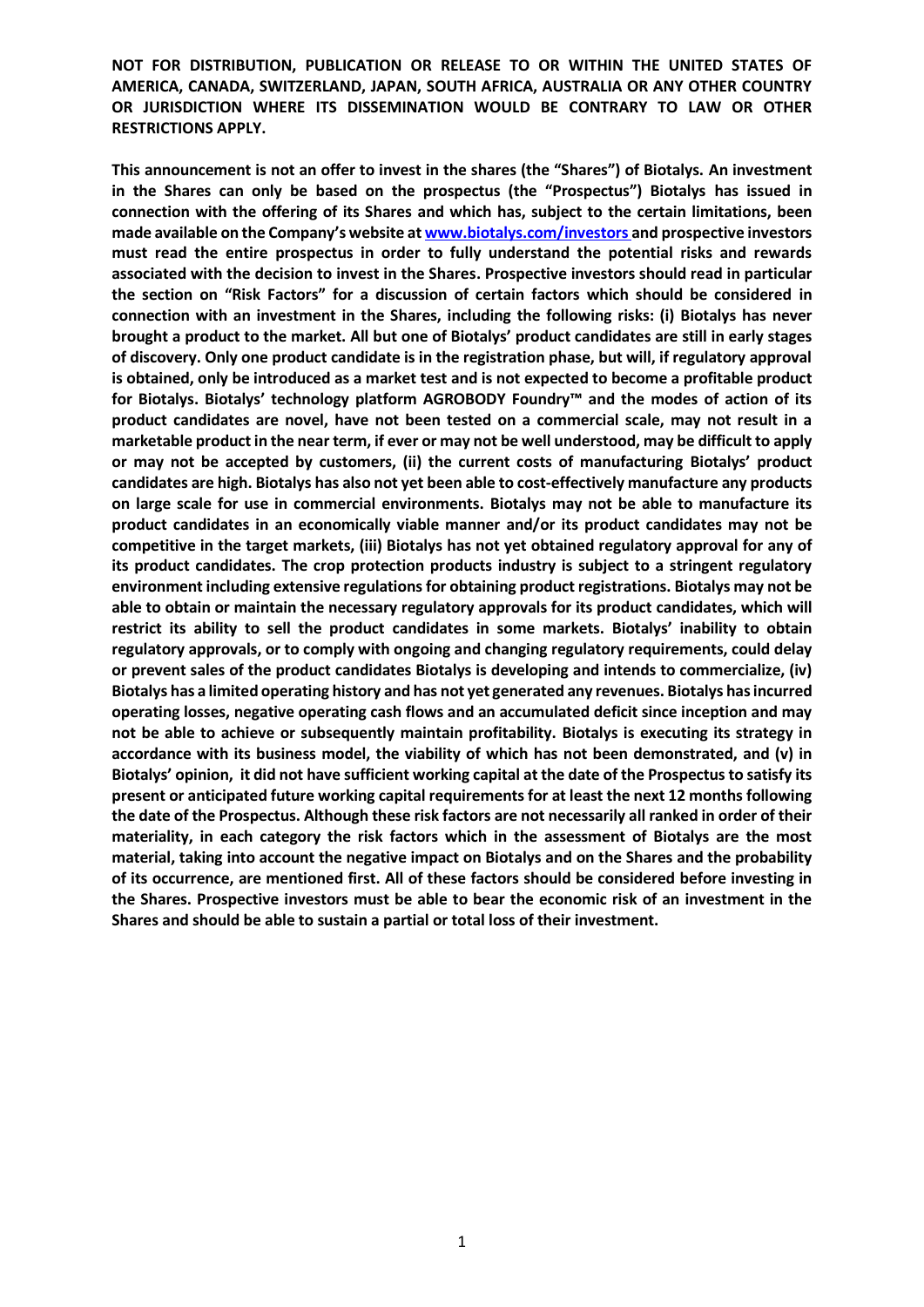

**Regulated Information**

# **Biotalys announces end of Stabilization Period and the partial exercise of the Overallotment Option in respect of 712,942 Shares in connection with its Initial Public Offering**

**Ghent, BELGIUM – 2 August 2021 –** Biotalys NV ("Biotalys" or the "Company") an Agricultural Technology (AgTech) company focused on addressing food protection challenges with protein-based biocontrol solutions for a more sustainable and safer food supply, announces today the end of the Stabilization Period and the exercise of the Over-allotment Option by the Stabilization Manager in respect of 712,942 Shares in connection with its initial public offering (the "Offering") of new Shares, with admission to trading of all of its Shares on the regulated market of Euronext Brussels.

Within the framework of the Offering, Joh. Berenberg, Gossler & Co. KG ("Berenberg"), acting on behalf of the Underwriters, was appointed by the Company as stabilisation manager (the "Stabilisation Manager").

In order to facilitate stabilization, 949,999 existing Shares were over-allotted in the Offering by the Stabilization Manager (the "Additional Shares").

To enable the Stabilization Manager to cover the placement of the Additional Shares in the Offering or short positions created by such over-allotment, the Stabilization Manager was granted an overallotment option (in the form of a warrant) to subscribe for up to 949,999 additional new Shares at the final offering price of EUR 7.5 per Share (the "Over-allotment Option"). The Over-allotment Option was exercisable for a period of 30 calendar days following the first day on which the Shares were admitted to trading on the regulated market of Euronext Brussels (i.e., 2 July 2021).

On 30 July 2021, the Stabilization Manager, acting on behalf of the Underwriters, exercised the Overallotment Option in respect of 712,942 additional new Shares which marks the end of the Stabilization Period. During the Stabilization Period, which commenced on the Listing Date, i.e. 2 July 2021, and was discontinued by the Stabilization Manager on 30 July 2021 upon exercise of the Over-allotment Option, stabilization was carried out by the Stabilization Manager through purchases of 237,057 Shares on the regulated market of Euronext Brussels. For more information on the stabilization transactions that were carried out during the Stabilization Period, reference is made to the announcements of the Stabilization Manager, which can be found at *https://www.dgap.de/dgap/Companies/berenberg/?companyId=380168*.

Pursuant to the exercise of the Over-allotment Option, 712,942 additional new Shares will be issued by the Company on 3 August 2021 before opening of the markets, leading to an additional EUR 5.3 million in gross proceeds for the Company in the context of the Offering.

As a result, the total number of new Shares issued by the Company in the context of the Offering will amount to 7,046,275 new Shares, and the total gross proceeds raised in the context of the Offering will amount to EUR 52.8 million.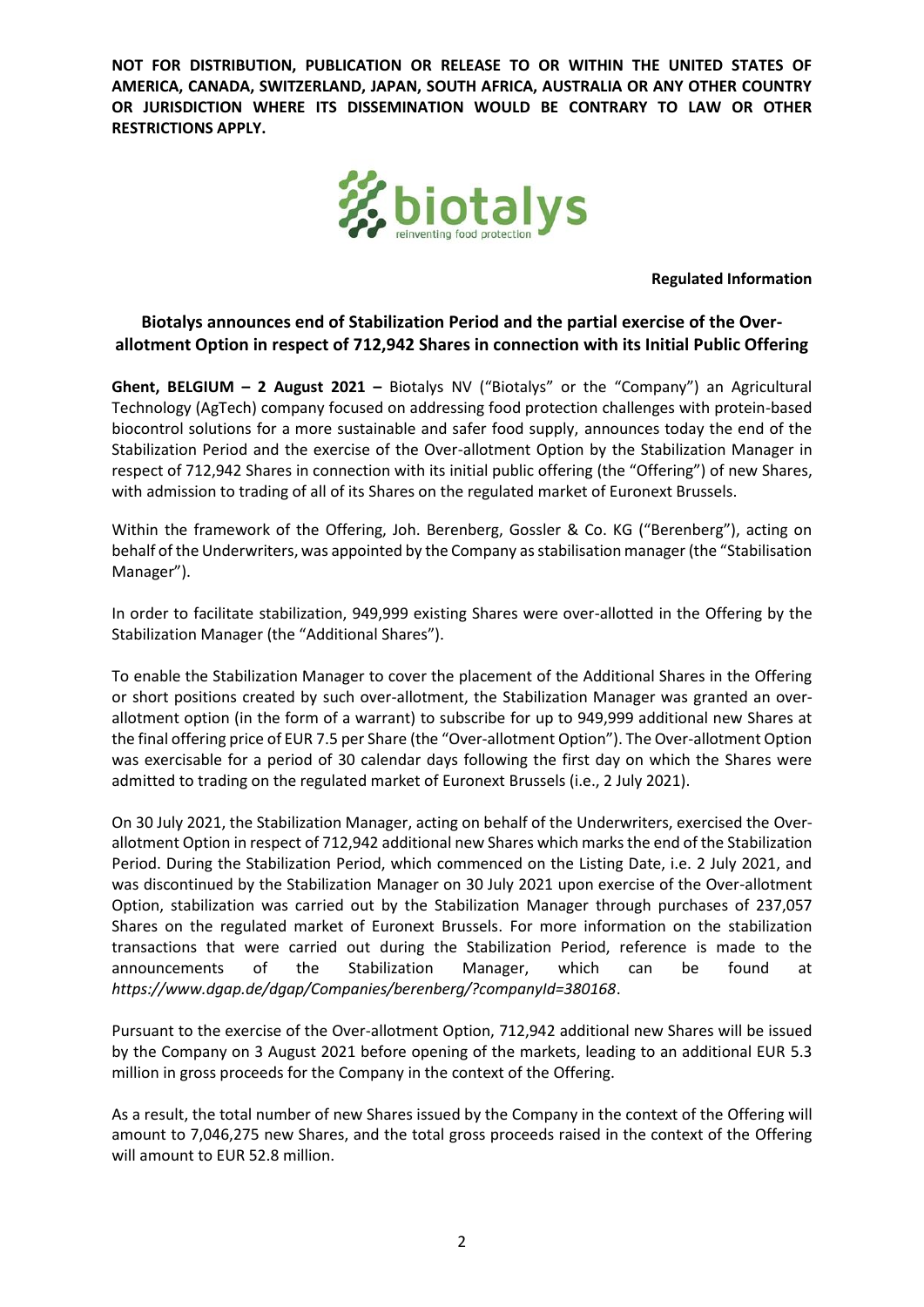Following the exercise of the Over-allotment Option and the issuance of the additional new Shares, the Company will have 30,733,329 outstanding Shares.

Taking into account the exercise of 144,444 warrants under the existing long term incentive plans of the Company, which will result in the issue of 72,222 additional new Shares on 3 August 2021 before opening of the markets, the Company will have 30,805,551 outstanding Shares.

For an overview of the dilution resulting from the Offering, reference is made to Chapter 11 ("Major Shareholders") of the Prospectus prepared by the Company in connection with the Offering and (subject to certain limitations) available on the Company's website ([www.biotalys.com/investors\)](http://www.biotalys.com/investors).

Joh. Berenberg, Gossler & Co KG and KBC Securities NV acted as Joint Global Coordinators and, together with Belfius Bank NV, as Joint Bookrunners, where Oppenheimer Europe Ltd acted as Lead Bookrunner US (together, the "Underwriters").

**- ENDS -**

### **For further information, please contact:**

#### **Biotalys**

Toon Musschoot, Strategic Communications Manager T: +32 (0)9 274 54 00 E: Toon.Musschoot@biotalys.com

**For media enquiries, please contact: Consilium Strategic Communications** Amber Fennell, Chris Gardner, Chris Welsh T: +44 (0)203 709 5700 E: Biotalys@consilium-comms.com

### **About Biotalys**

Biotalys is an Agricultural Technology (AgTech) company focused on addressing food protection challenges with protein-based biocontrol solutions for more sustainable and safer food. Based on its novel AGROBODY™ technology platform, Biotalys aims to develop a strong and diverse pipeline of effective products with a favorable safety profile that aim to address key crop pests and diseases across the whole value chain, from soil to plate. Biotalys was founded in 2013 as a spin-off from the VIB (Flanders Institute for Biotechnology). The Company is based in the biotech cluster in Ghent, Belgium. More information can be found on www.biotalys.com.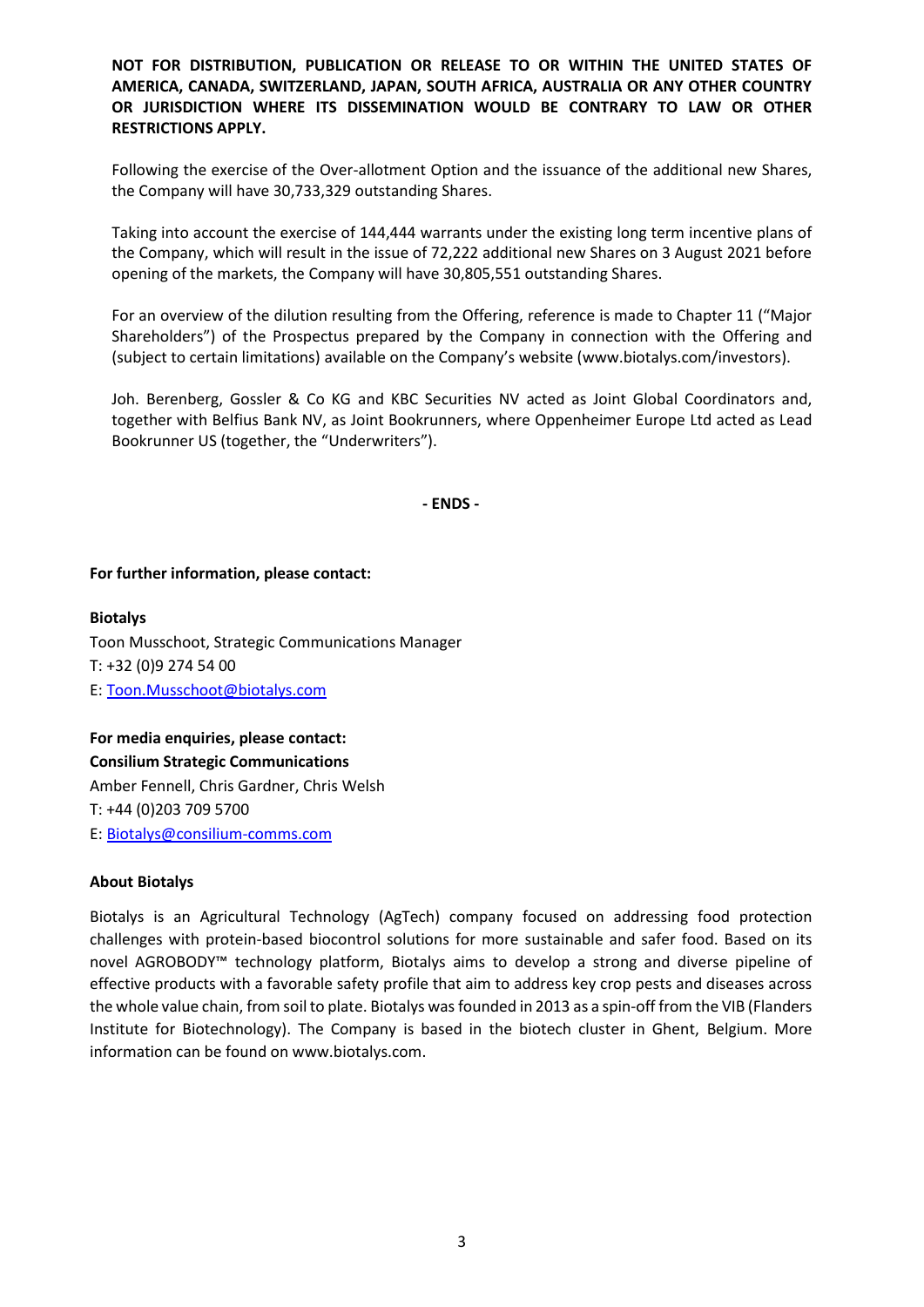#### **Important Notice**

This announcement is not for distribution in or to persons resident in the United States of America, Australia, Canada, Japan, South Africa or Switzerland. The information contained herein does not constitute an offer of securities for sale.

This announcement contains statements which are "forward-looking statements" or could be considered as such. These forward-looking statements can be identified by the use of forward-looking terminology, including the words 'aim', 'believe', 'estimate', 'anticipate', 'expect', 'intend', 'may', 'will', 'plan', 'continue', 'ongoing', 'possible', 'predict', 'plans', 'target', 'seek', 'would' or 'should', and contain statements made by the company regarding the intended results of its strategy. By their nature, forwardlooking statements involve risks and uncertainties and readers are warned that none of these forwardlooking statements offers any guarantee of future performance. The Biotalys actual results may differ materially from those predicted by the forward-looking statements. Biotalys makes no undertaking whatsoever to publish updates or adjustments to these forward-looking statements, unless required to do so by law.

The Company's securities referred to herein have not been and will not be registered under the United States Securities Act of 1933, as amended (the Securities Act), or under the laws of any state or other jurisdiction in the United States of America, and may not be offered or sold within the United States of America except pursuant to an exemption from, or in a transaction not subject to, the registration requirements of the Securities Act and applicable state laws. No public offering of securities will be made in the United States of America.

This information does not constitute an offer or invitation to proceed to an acquisition of or subscription for the Company's securities, nor an offer or invitation to proceed to an acquisition of or subscription for the Company's securities in any jurisdiction (including Belgium, member states of the EEA, the United States of America, Switzerland, Canada, Australia, Japan, South Africa or the United Kingdom) where such offer or invitation is not allowed without registration or qualification under the applicable legislation of the relevant jurisdiction, or where such offer or invitation does not meet the required conditions under the applicable legislation of the relevant jurisdiction.

This information and any materials distributed in connection with this information are not directed to, or intended for distribution to or use by, any person or entity that is a citizen or resident of or located in the United States of America, Switzerland, Canada, Australia, Japan, South Africa or any other jurisdiction where such distribution, publication, availability or use would be contrary to law or regulation or which would require any registration or licensing within such jurisdiction. Any failure to comply with these restrictions may constitute a violation of the laws or regulations of the United States of America, Switzerland, Canada, Australia, Japan, South Africa or any other jurisdiction. The distribution of this information in other jurisdictions than Belgium, may be restricted by laws or regulations applicable in such jurisdictions. All persons in possession of this information must inform themselves about, and comply with, any such restrictions.

An investment in shares entails significant risks. Relevant investors are encouraged to read the Prospectus. This document is not a prospectus and investors should not subscribe for or purchase any Shares referred to herein except on the basis of the information contained in the Prospectus. Potential investors must read the Prospectus before making an investment decision in order to fully understand the potential risks and rewards associated with the decision to invest in the securities. This